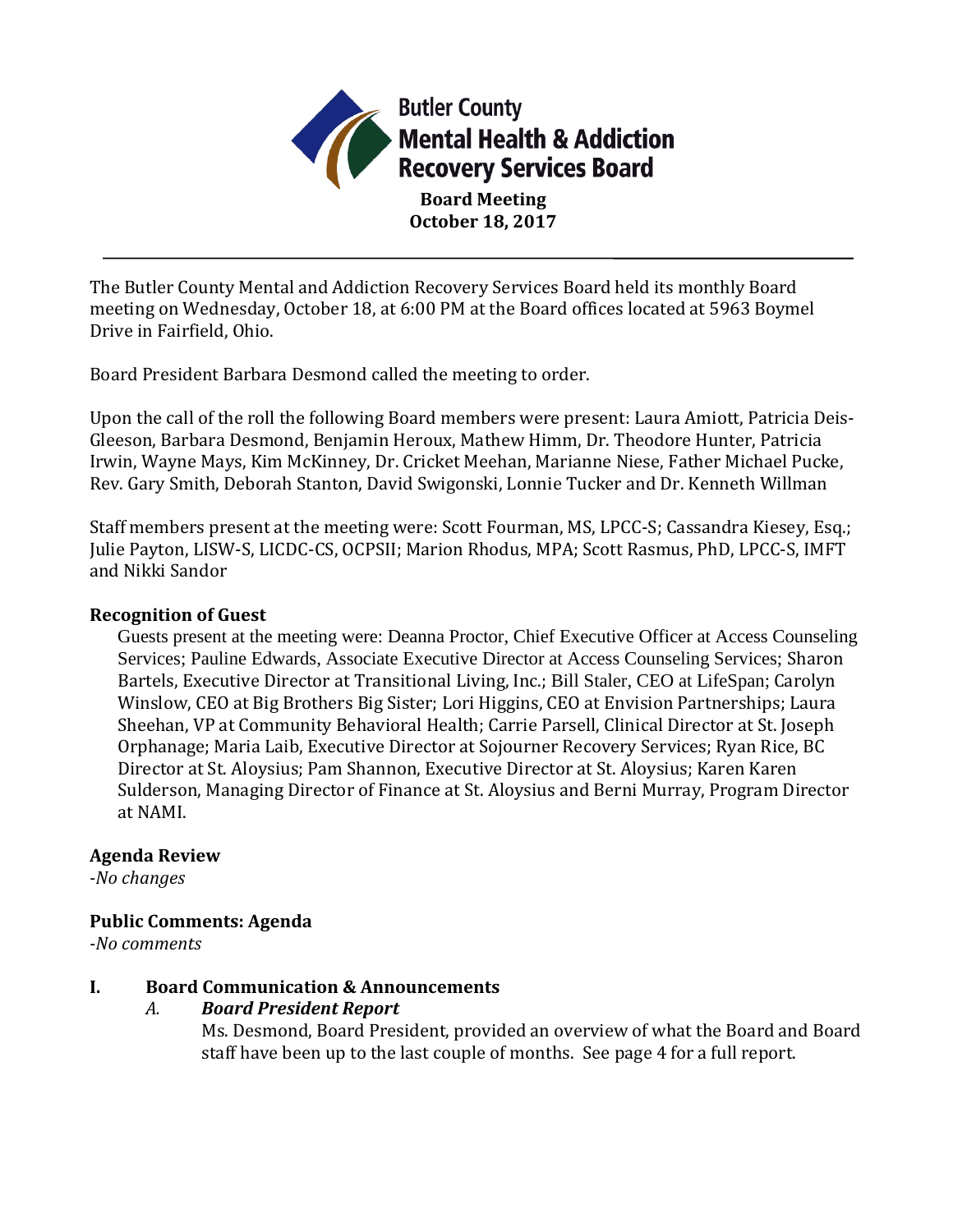## *B. Executive Director Report*

- a) **National Care Retreat for Boards:** The retreat focused on looking at the role of Boards as the state moves into the Managed Care environment. Dr. Rasmus reviewed the key points from the retreat.
- b) **Suicide Prevention Foundation Meeting:** A meeting is being held on Thursday, October 19th at 2:00 to meet with Board staff and providers to look at collaborations with the state organization.
- c) **BH Redesign:** Currently on schedule to go into effect January 1, 2018 and Managed care to go into effect July 1, 2018. Board staff will be attending a final training in Dayton, OH on November 1st.
- d) **Levy Update:** The PAC has currently raised \$11,000. Dr. Rasmus has been talking with local businesses and Cross Roads Foundation to get support for the PAC. The hope is to create a committee of business members in the community.
- e) **Central Europe Mental Health & Addiction Overview:** Dr. Rasmus discussed his findings of mental health and addiction resources that were limitedly available in Europe.
- f) **OACBHA Statement on Issue 2:** OACBHA has released a statement against issue 2.
- g) **Mental Health Capital and Spending Allocations:** Currently the mental health reserves are at about 17 months. The Board is looking to do some investments in the community system and some possible capital allocations to spend down the reserves.
- h) **America's 8-Step Program for Opioid Addiction** The New York Times By The Editorial Board

### *C. Drug Free Work Place Initiative*

Ms. Higgins presented the Governor's Proclamation recognizing the Drug Free Work Place Initiative.

# **II. Consent Agenda**

- A. September Board Evaluation
- B. September Board Meeting Minutes
- C. September Executive Committee Meeting Minutes
- D. October ARS Committee Meeting Minutes
- E. October MH Committee Meeting Minutes

*Mr. Heroux motioned to approve the items in the consent agenda. Ms. Stanton seconded the motion. The vote carried the motion.*

# **III. Review of Committee Meetings**

# *A. MH Committee*

- a) Residential Housing Presentation
- b) Transportation Update/UTS Brochures
- c) Revised FY18 Audit Protocol
- d) Budget Modification Update
- e) Contracts/Proposals
- f) Miscellaneous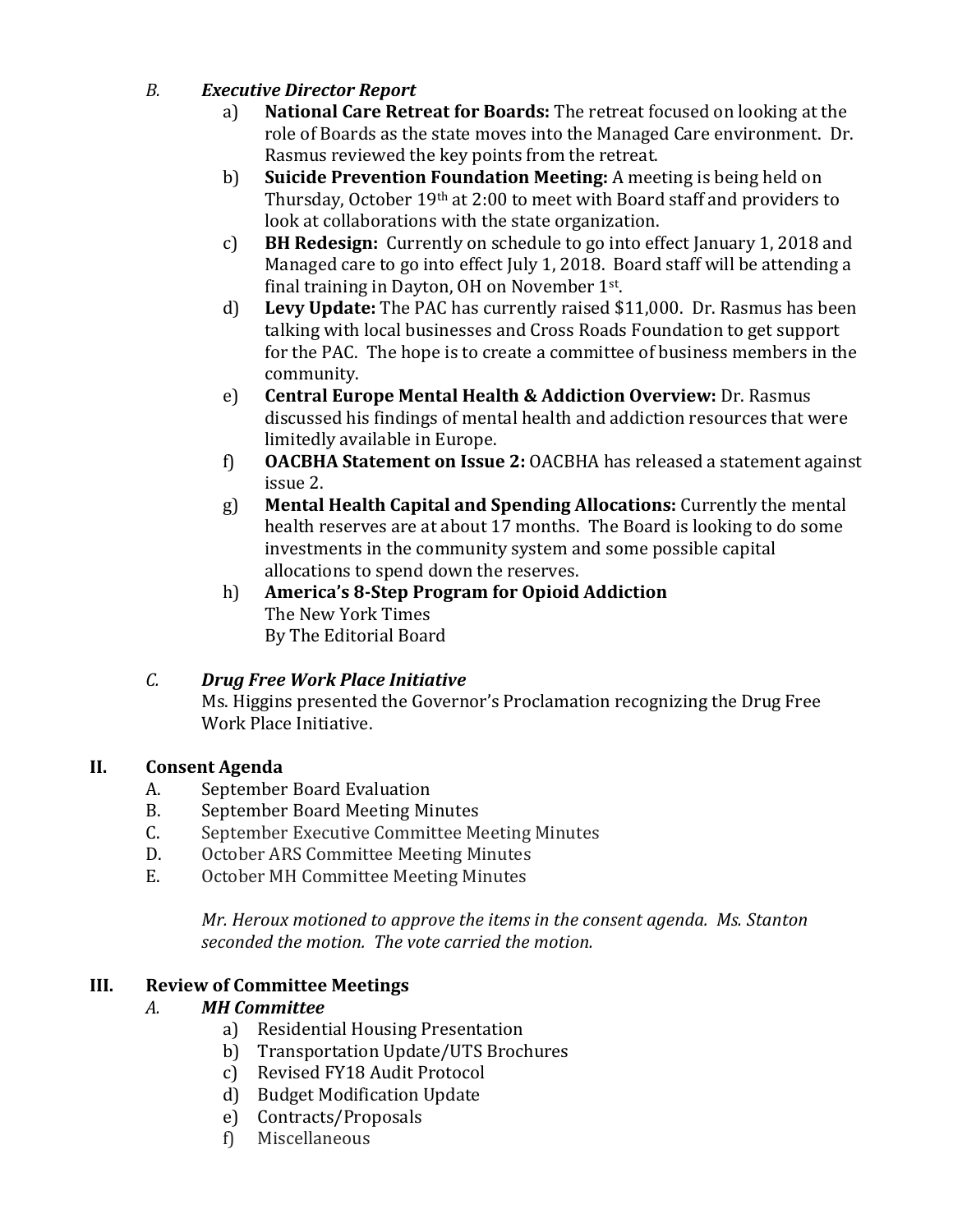### *B. ARS Committee*

- a) Revised Award Agreement between BC Juvenile Court and MHARS Board
- b) SBIRT Follow up
- c) Drug Free Work Place Seminar
- d) Vivitrol Mobile Services
- e) UC West Chester Hospital Collaboration
- f) Proposal for Future ARS Committee Focus
- g) Miscellaneous

### **IV. New Business**

### *A. August Financial Report*

Mr. Rhodus provided an overview of the financial reports. As of August the Board was 16% of the way through the fiscal year and 16% of Board dollars were spent with 32% of funds received.

*Ms. Stanton motioned to approve the August Financial Reports. Ms. Irwin seconded the motion. The vote carried the motion.* 

## *B. 2018 Calendar Year Budget*

The 2018 calendar year budget was created by Mr. Rhodus to show estimated expenditures for the calendar year.

*Ms. Amiott motioned to approve the 2018 Calendar Year Budget. Ms. Deis-Gleeson seconded the motion. The vote carried the motion.* 

# *C. Revised FY18 Audit Protocol*

The audit protocol has been revised to not require provider paybacks from audits due to BH Redesign being delayed. This protocol will be in effect until June 30, 2018.

*Mr. Swigonski motioned to approve the Revised FY18 Audit Protocol. Ms. Deis-Gleeson seconded the motion. The vote carried the motion.* 

### *D. Budget Modification Update*

The budget modification is being changed to allow budget revisions in October, November, January, February, March and April due to BH Redesign.

*Mr. Heroux motioned to approve the Budget Modification Update. Dr. Hunter seconded the motion. Ms. Deis-Gleeson and Ms. Amiott opposed the motion. The vote carried the motion.*

# *E. 2017-2018 Meeting Schedule*

Update 2017-2018 meeting calendar to reflect the change in meeting dates for the Mental Health Committee meetings.

*Ms. Amiott motioned to approve the 2017-2018 Meeting Schedule. Mr. Himm seconded the motion. The vote carried the motion.*